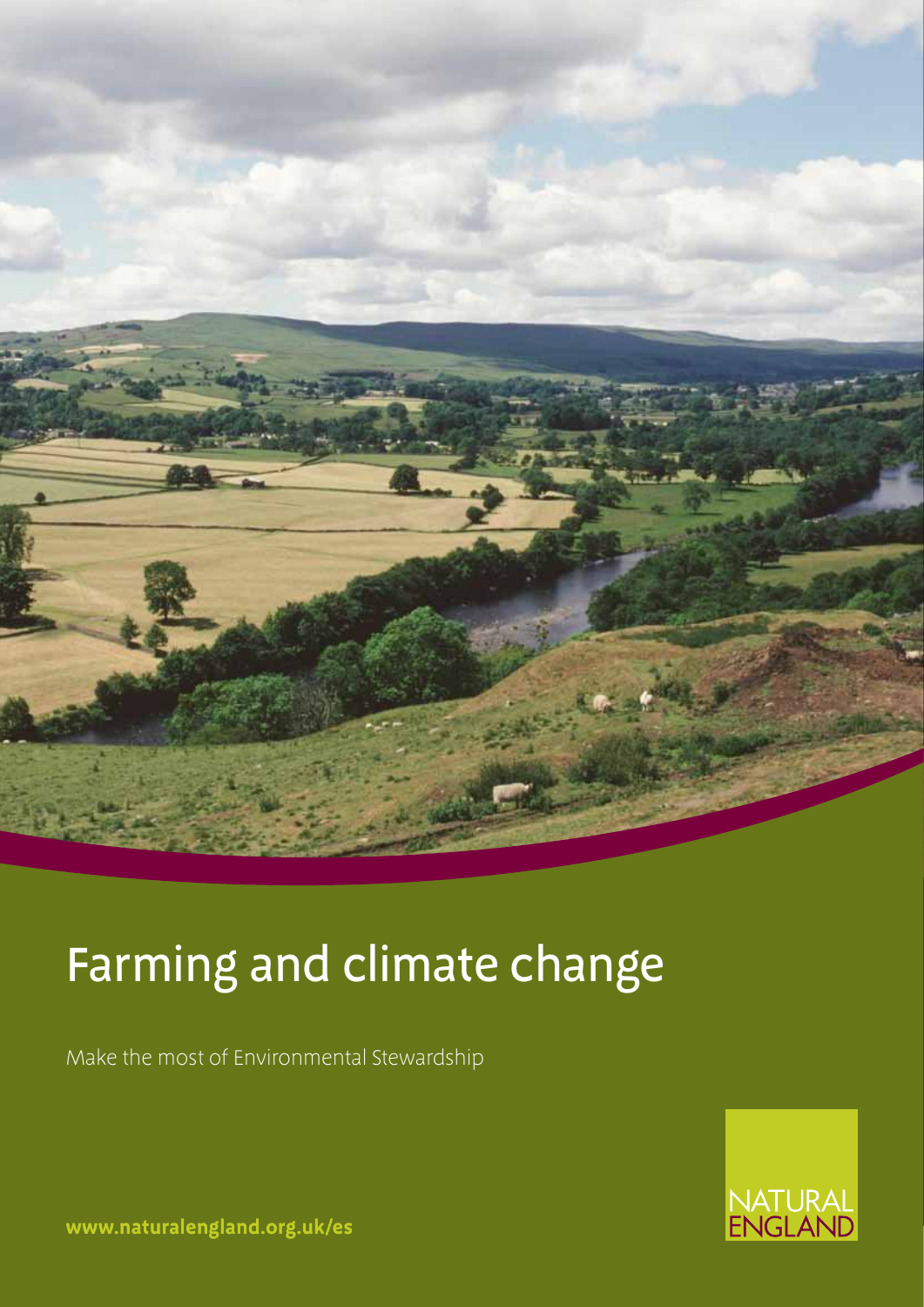Farmers, land managers and farm advisers all have a part to play in ensuring a healthy natural environment which is essential for sustainable farming.

## Your farm has environmental value

Your farm has wildlife, natural resources, farmland birds and historic features that need your protection.

## You make a difference

By adopting the options in this leaflet you can help reduce Greenhouse Gas emissions and adapt to climate change by protecting soil and water, increasing tree cover and protecting wildlife.

## Right options, right location, right management

Entry Level Stewardship (ELS) options are designed to protect wildlife, birds, soil, water, the historic environment and landscape. Many of the options also support climate change mitigation and adaptation. This leaflet helps you to choose the right options and put them in the right places to make the biggest difference. If you need additional help locating or managing these options, please contact Natural England to arrange a free ELS farm visit from an adviser or book onto an ELS farm event in your area.



# Why is your farm important for tackling climate change?

The climate is already changing: according to the Met Office, central England temperatures have increased by 1 °C since the 1970s. The latest UK Climate Projections are for warmer, drier summers, wetter winters and more extreme weather events in the future. These changes are already affecting farming practices. For example, a greater risk of extreme events such as drought and prolonged rainfall increases the need to protect soils and water from flooding and erosion.

**Mitigation** – Taking action to reduce the scale of climate change, by reducing Greenhouse Gas emissions and protecting carbon stored in soils and vegetation.

**Adaptation** – To enable the natural environment to adapt to climate change there must be space for wildlife: a variety of habitats will enable different species to find suitable conditions. Farmers are in an important position to help provide those conditions.

# What are the benefits for you?

## **Cost savings**

Many of the actions that reduce Greenhouse Gas emissions also reduce the cost to you. For example increasing the efficiency of nutrient usage may reduce the need for bought in fertilisers.

## **Healthy soils**

Soil is your farm's most valuable resource. By carefully managing your soils you will be protecting the productive capacity of this resource and building its resilience to climate change.

## **Prepare your farm for the future**

By starting to consider Greenhouse Gas emissions, carbon stores and protecting wildlife you will help to prepare your farm for climate change. We cannot know at this point exactly what the full impact of climate change will be, but by starting to think about it now, you will be better placed to respond to future changes.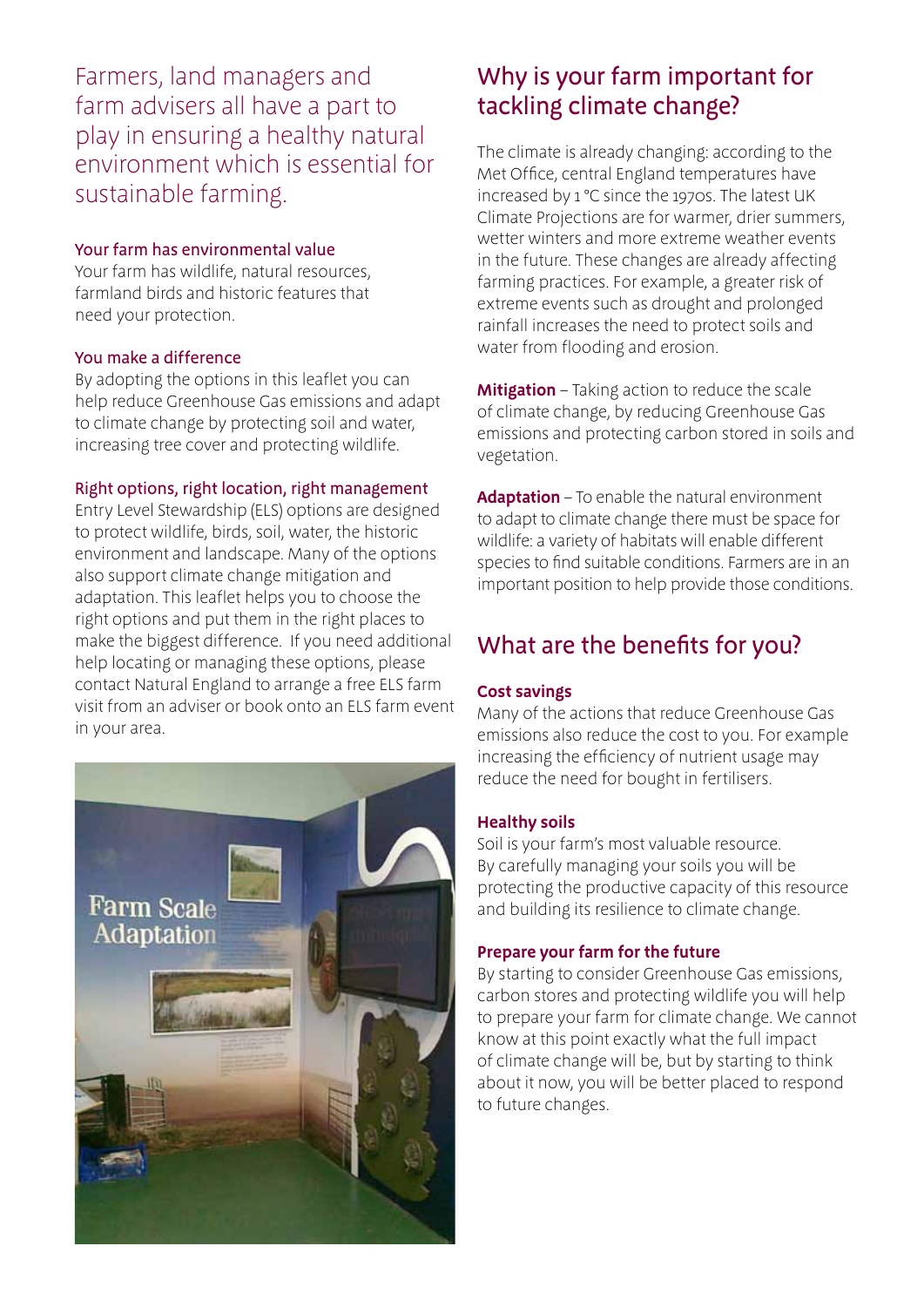## What can you do to combat climate change?

Whilst there are many uncertainties about how climate change will affect us in the future, there are actions that we can take now.

#### **Investigate and reduce your emissions**

Use the new CALM-ES Calculator (Carbon Accounting for Land Managers – Environmental Stewardship), to estimate the emissions from your farm and consider how to reduce them. CALM-ES is an entirely voluntary tool that does not earn you ELS points, but will help you make the right choices in tackling climate change. So far, more than 7,000 farmers have chosen to use it to assess their Greenhouse Gas emissions. www.calm.cla.org.uk.

#### **Protect soil and water**

Tackling soil erosion and increasing soil organic matter levels will protect soil and improve water quality. It will also protect soil carbon. The Centre for Ecology and Hydrology estimates that over 95 percent of the UK land carbon stock is located in soils. Soils that are protected in this way will be more resilient to climate change. Our leaflet on *Farming for cleaner water and healthier soil*  (which can be obtained from the Natural England website), provides further information.

#### **Increase tree cover**

During their growth phase, trees absorb carbon dioxide from the atmosphere. Mature trees store this carbon and provide additional shade and shelter for livestock in the anticipated warmer, drier summers.

## **Protect wildlife**

Buffering hedges, ponds and watercourses, creating habitat patches in field corners, all help to provide the space and variety of conditions that wildlife will need if it is to adapt to climate change.

**Use the farm illustration overleaf to help you choose the best options for your farm.** 

## Need further help and information?

ELS is just a start. Higher Level Stewardship (HLS) provides further options to support mitigation and adaptation to climate change. Outside of Environmental Stewardship there are other sources of advice and information relating to issues such as water management and energy conservation. Here are some further sources of information.

## **Natural England**

To arrange an ELS farm visit from an adviser or book onto an ELS farm event in your region: Tel: 0300 060 1695 Email: farmevents@naturalengland.org.uk www.naturalengland.org.uk/farmevents

For further information on ELS, HLS, other schemes and to apply: Tel: 0300 060 0011 www.naturalengland.org.uk/es

**CALM (Carbon Accounting for Land Managers)** www.calm.cla.org.uk

**Tried and Tested** – Nutrient Management Planning that can reduce emissions by increasing efficiency of nutrient use. www.nutrientmanagement .org

**Efficient use of water** – For advice on water management see the Environment Agency website: www.environment-agency.gov.uk/business/ sectors/32759.aspx

**England Woodland Grant Scheme** – Forestry Commission funding for woodland creation. www.forestry.gov.uk/england-farmwoods

**Farming Futures** – For a series of Fact Sheets and Farmer's blogs on farming and climate change. www.farmingfutures.org.uk

#### **Campaign for the Farmed Environment**

Support the CFE while addressing climate change issues. www.cfeonline.org.uk